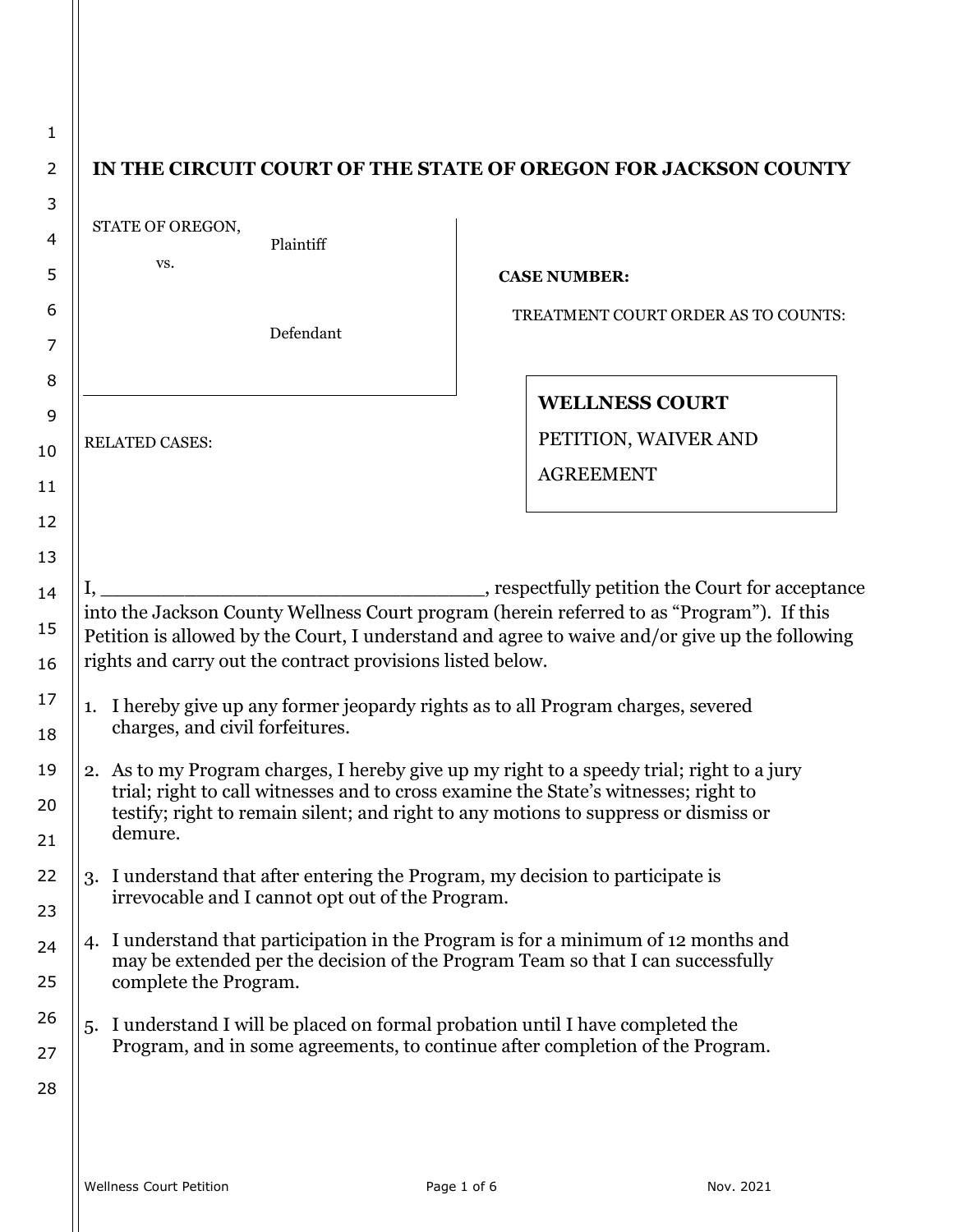- 6. I understand that I must reside in Jackson County for the duration of the Program and will not be allowed to transfer my probation to another county or state.
- 7. I understand that any violation of the terms of this agreement, commission of a new crime, or any failure in the Program may result in sanctions including, but not limited to: Community service, individual assignments, electronic monitoring, increased supervision and court appearances, and jail.
- 8. I understand that at any time the State may request my termination from the Program for non-compliance or should I cease to meet eligibility requirements. I understand that if I am terminated, my case will proceed directly to sentencing, and I will not be entitled to a show cause hearing. If I entered the Program on a suspended sentence, that sentence will be imposed without further delay and may include jail or penitentiary time. I understand that the decision to terminate my participation in the Program is decided by the Court and this decision is irrevocable.
- 9. I understand that failing to maintain contact with the Program and its team members or failing to report to the Court as instructed will result in a warrant. By signing this petition, I understand that I may be terminated from the Program if such a warrant is active for more than 180 days. I waive my right to a formal Program termination hearing if the warrant is active for more than 180 days. I understand that, if my participation in the Program is terminated, that I will remain subject to all the terms and conditions of my probation until the Court orders otherwise.
- 10.I understand that Oregon law prohibits a lawyer or others from communicating with a judge about a case unless all parties are present. I also understand that in treatment court programs, it is necessary and beneficial for parties to be able to discuss matters involving my case with the Judge and other Program Team Members when all parties are not present. I freely, voluntarily, and knowingly waive any restriction against the members of the Program Team, other professional affiliates, and the Court from engaging in conversations about my case. I also consent to the disclosure of confidential information to all members of the Program Team as it relates to my progress in the Program.

## **PROGRAM AGREEMENT**

## GENERAL CONDITIONS

- 26 27 1. I will comply with all orders of the Court and directives from any member of the Program Team.
	- 2. I will be truthful and honest in all communication with the Program Team and my treatment providers.

23

24

25

28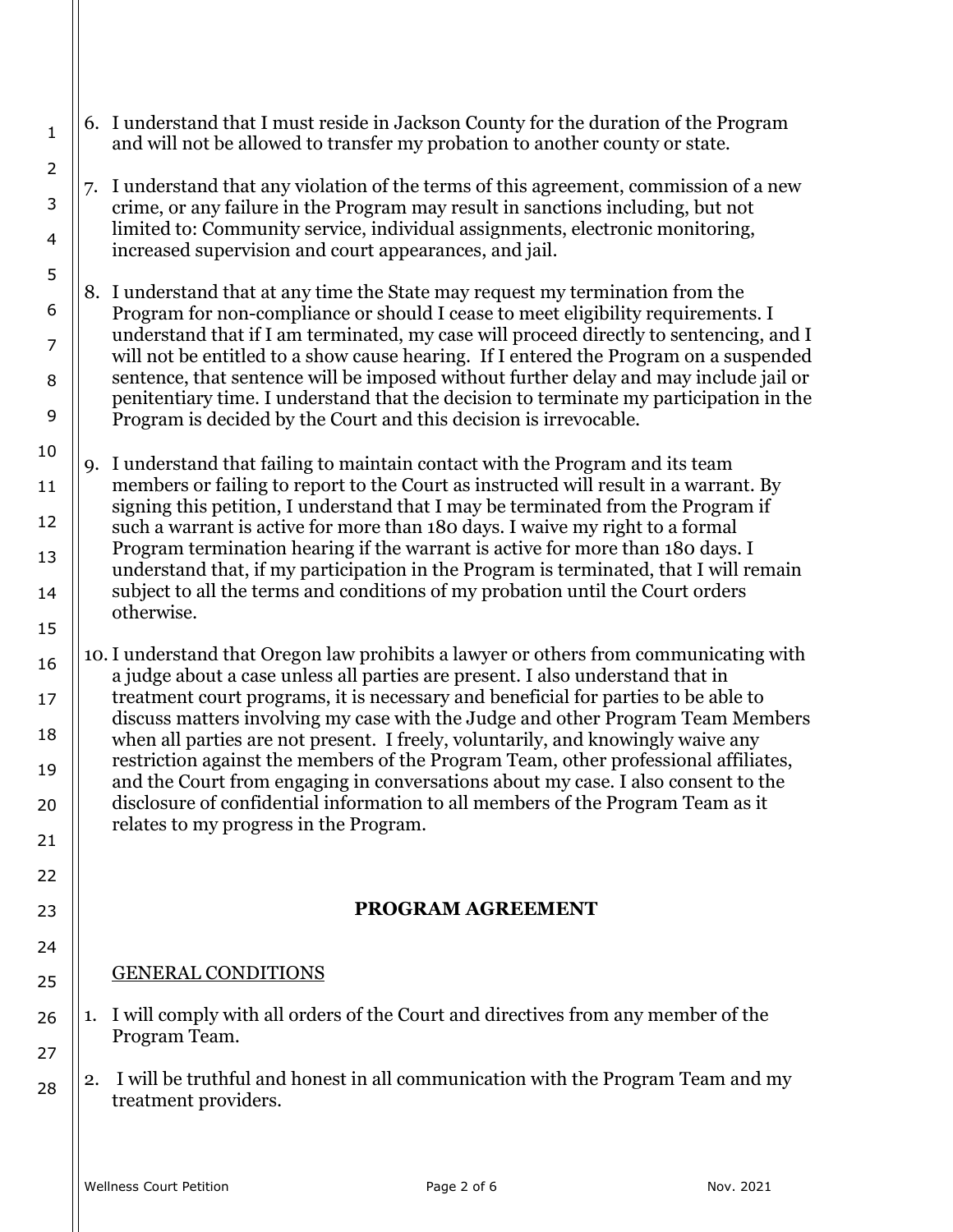| 1<br>2         |    | 3. I will not frequent places or associate with persons using or possessing controlled<br>substances or committing crimes.                                                                                            |
|----------------|----|-----------------------------------------------------------------------------------------------------------------------------------------------------------------------------------------------------------------------|
| 3<br>4         |    | 4. I will not leave Jackson County without permission from the Program Probation<br>Officer and I understand that out of state travel is generally not approved. Travel out<br>of the country will not be considered. |
| 5<br>6         | 5. | I will not possess firearms or restricted weapons.                                                                                                                                                                    |
| $\overline{7}$ | 6. | I will remain law abiding and will report any police contact immediately to the<br>Program Team.                                                                                                                      |
| 8<br>9         | 7. | I will pay fines, restitution, or other fees as ordered by the Court.                                                                                                                                                 |
| 10             |    |                                                                                                                                                                                                                       |
| 11             |    | <b>RESIDENCE REQUIREMENTS</b>                                                                                                                                                                                         |
| 12             |    | 8. I agree to reside in shelter approved by the Program Team, within Jackson County.                                                                                                                                  |
| 13             |    | 9. I hereby permit the Program Probation Officer or their designee to visit my residence<br>or worksite and consent to the search of my person, vehicle or premises, upon an                                          |
| 14<br>15       |    | officer having reasonable grounds to believe that evidence of a violation will be<br>found. I understand that by refusing to answer the door for the Probation Officer, or                                            |
| 16             |    | by my family or roommates refusing to answer the door, I will be in violation of this<br>agreement.                                                                                                                   |
| 17             |    | 10. I agree to pursue intermediate and long-term housing options with the help of a case                                                                                                                              |
| 18<br>19       |    | manager. I understand that before I sign a lease or other housing agreement, the<br>Program Probation Officer will conduct a home visit and background checks on all<br>roommates.                                    |
| 20             |    |                                                                                                                                                                                                                       |
| 21             |    | 11. I agree to take any placement recommended for my wellness and safety, including<br>supportive housing, residential treatment, or foster care. I understand that I may not                                         |
| 22             |    | give notice or move out of my placement without approval from the Program Team.                                                                                                                                       |
| 23             |    |                                                                                                                                                                                                                       |
| 24             |    | <b>TREATMENT EXPECTATIONS</b>                                                                                                                                                                                         |
| 25<br>26       |    | 12. I will complete one or more diagnostic assessments for the development of my<br>treatment plan, to include mental health and substance abuse assessments.                                                         |
| 27             |    | 13. I will engage in any treatment recommended, including but not limited to,                                                                                                                                         |
| 28             |    | individual therapy, groups, case management, and skills training. I understand that I                                                                                                                                 |
|                |    |                                                                                                                                                                                                                       |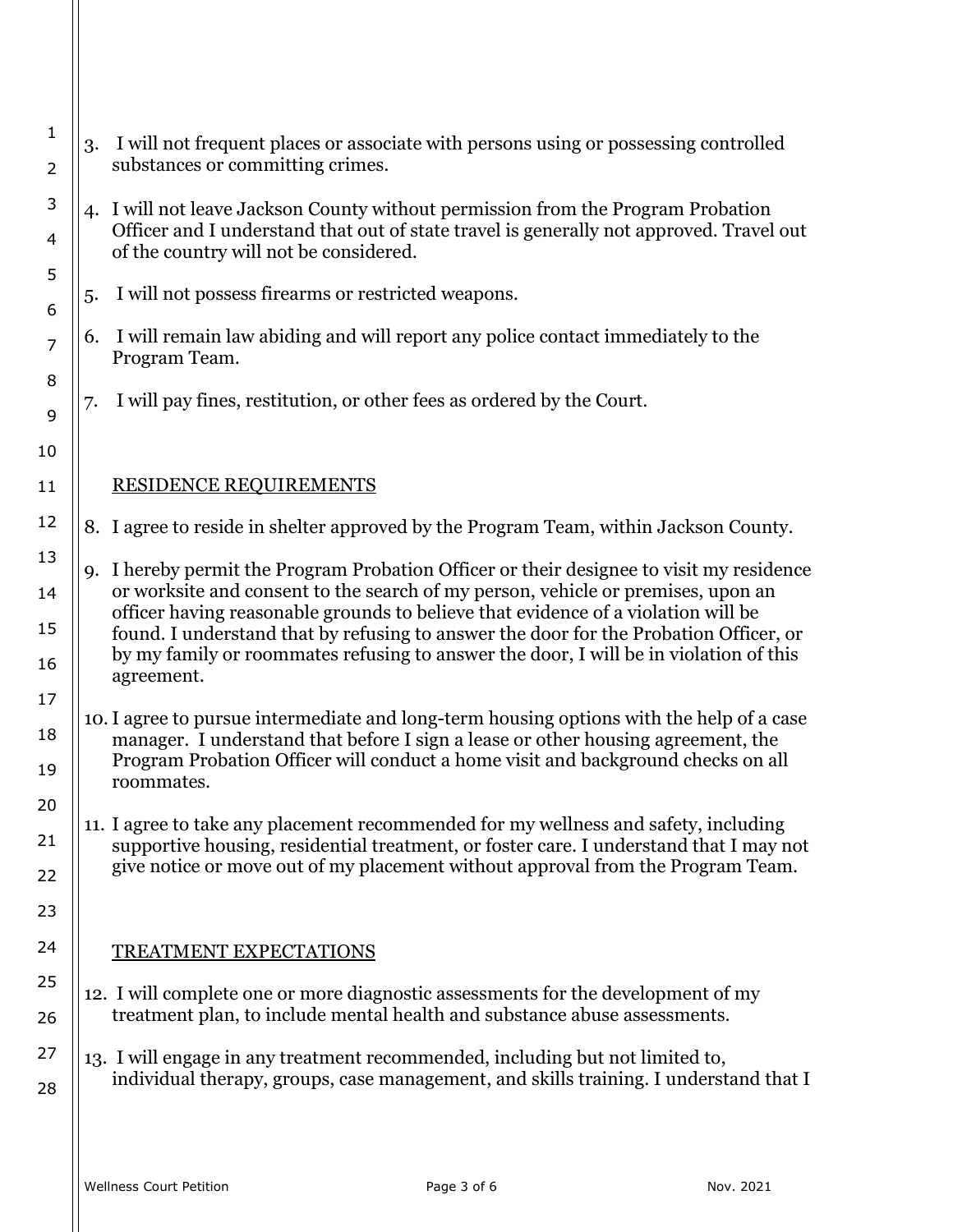cannot take a passive role in treatment, such as refusing to participate in sessions or not completing homework assignments.

14. I will work with a licensed medical provider for medication management and agree to adhere to all prescribed medication regimens. I agree to not discontinue any medications on my own and understand that concerns about medication compliance may be addressed by frequent blood draws and/or recommendation for long-acting injections.

15. I hereby authorize release of all mental health and substance abuse treatment information to the Court as provided in the Specialty Court Consent. I understand that any such information shall not be utilized by the State for prosecution but may be considered by the Court in deciding if I may remain in The Program. I agree to sign any subsequent releases deemed necessary by the Court or treatment providers for case and care coordination.

## ABSTINENCE FROM DRUGS AND ALCOHOL

- 16. I agree to abstain from all mind- and mood-altering substances for the duration of the Program, including illicit drugs, nonprescribed medicines, alcohol, marijuana, and any products intended for intoxication, such as Kratom, synthetic marijuana, bath salts, etc.
- 17. I will consult with the Program Team before requesting a prescription for benzodiazepines, hypnotics or other sedatives, opioids, or amphetamine-based medications.
- 18 19 18. I understand that medical marijuana is not permitted in the Program per federal guidelines and that there is no exception to this rule.
- 20 21 19. I will not abuse any prescribed or over-the-counter medications. I will not take anything that includes alcohol, dextromethorphan (cough suppressant), or ephedrine-based products without the permission of the Program Team.
	- 20. I agree to submit to testing as asked by a treatment provider, doctor, probation, or any member of the Program Team. Refusals to submit to testing, or to follow instructions for testing notification, will be considered positive tests.
	- 21. I will not consume any products containing poppy seeds or alcohol (e.g. mouthwash, hand sanitizer, breath spray) as they may cause false positive results. I understand that a false positive test, under these circumstances, will not be excused as I have been informed of this policy.

1

2

3

4

5

6

7

8

9

10

11

12

13

14

15

16

17

22

23

24

25

26

27

28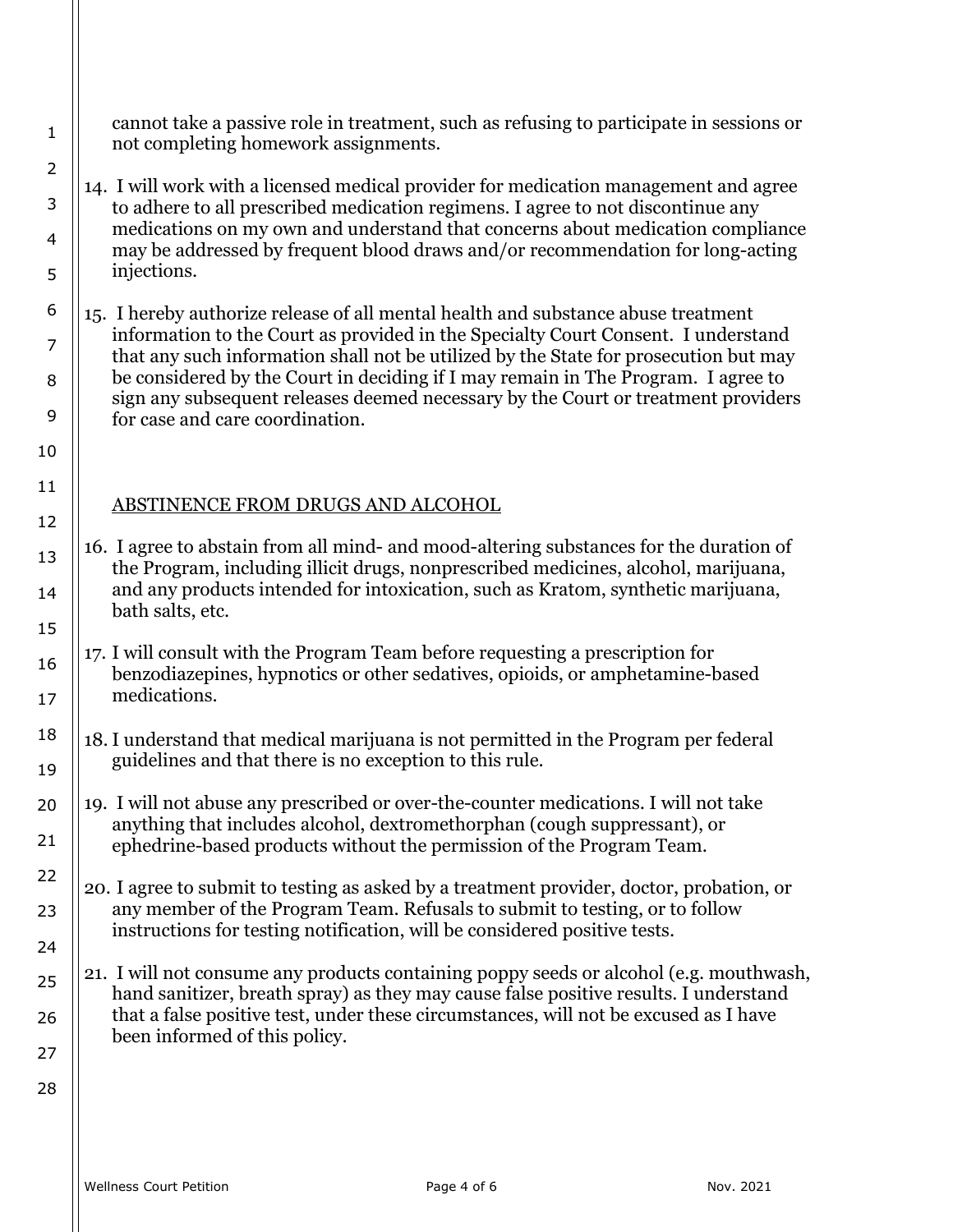| $\mathbf{1}$   | 22. I understand that tampering with drug tests, including excessive fluid consumption<br>or use of products intended to mask substances, will result in a consequence greater |
|----------------|--------------------------------------------------------------------------------------------------------------------------------------------------------------------------------|
| $\overline{2}$ | than the consequence for admitting to substance use.                                                                                                                           |
| 3              | 23. I agree to change "people, places and things" as it relates to my sobriety and<br>wellness, and will not associate with known substance users, or frequent places          |
| 4<br>5         | where alcohol is the chief item of sale (bars, clubs, liquor stores), cannabis<br>dispensaries, or attend gatherings where people are using illegal substances. I              |
| 6              | understand that I will not be permitted to work on a cannabis or hemp farm.                                                                                                    |
| $\overline{7}$ | 24. I agree to not work with any police agency on cases where I may encounter illegal<br>drugs. I understand I am not prevented from voluntarily providing historical          |
| 8              | information regarding my previous involvement in substance-related or criminal<br>activity.                                                                                    |
| 9              |                                                                                                                                                                                |
| 10             |                                                                                                                                                                                |
| 11             | <b>OTHER CONDITIONS</b>                                                                                                                                                        |
| 12             | 25. I will maintain OHP or other health coverage throughout my time in the Program                                                                                             |
| 13             | and will seek help from a case manager if I cannot do this on my own.                                                                                                          |
| 14             | 26. I will obtain a primary care provider within the first 30 days of the Program and will                                                                                     |
| 15             | not utilize urgent care or hospital emergency rooms unless medically necessary. I<br>agree to notify the Program Team immediately of any visits to urgent care or the          |
| 16             | hospital and will provide the complete discharge summary to the Court.                                                                                                         |
| 17             | 27. I agree to obtain a payee for any disability benefits if the Program Team decides it is<br>necessary for my safety and stability.                                          |
| 18             |                                                                                                                                                                                |
| 19             | 28.I agree to participate in any additional classes or activities as decided by the Program<br>Team, which may include classes on criminal thinking, wellness groups, and      |
| 20             | community-based recovery groups.                                                                                                                                               |
| 21             | 29. I will be responsible for maintaining my schedule, attending appointments and<br>groups on time, and setting up transportation. I agree to work with a skills trainer if I |
| 22             | am struggling in these areas. If I unable to meet my requirements due to medical or                                                                                            |
| 23             | physical conditions, I agree to notify and work with my health care and treatment<br>providers and follow any recommendations.                                                 |
| 24             |                                                                                                                                                                                |
| 25             | 30. I will return phone calls to the Program Team and my treatment providers within 24<br>hours. If I cannot afford a phone, I will work with a case manager to obtain one     |
| 26             | through a government program. I agree to activate and check my voicemail<br>frequently.                                                                                        |
| 27             |                                                                                                                                                                                |
| 28             | 31. I understand I will be required to find productive things to do, outside of my<br>treatment. This may include working with supported employment/education                  |
|                |                                                                                                                                                                                |